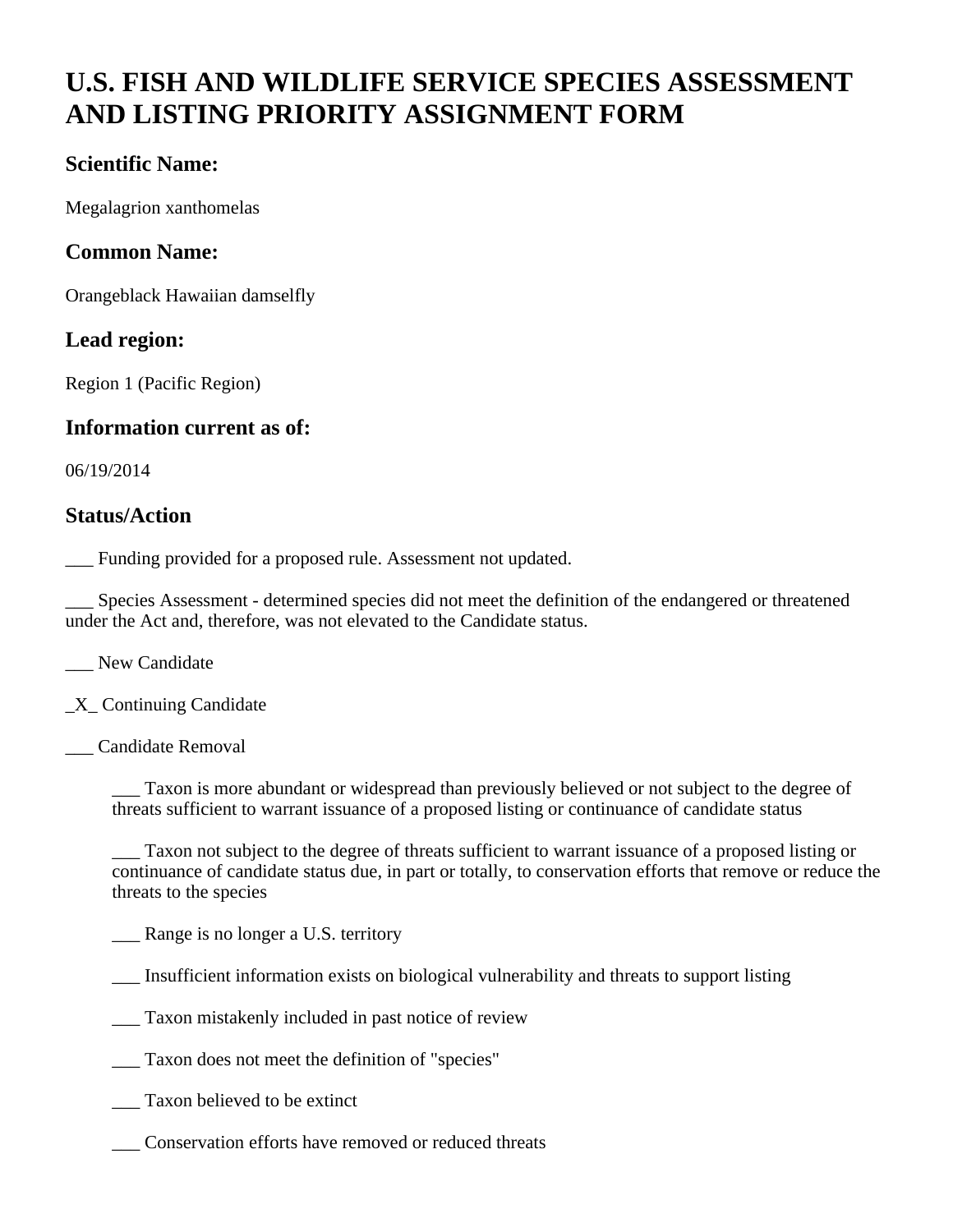More abundant than believed, diminished threats, or threats eliminated.

#### **Petition Information**

- \_\_\_ Non-Petitioned
- \_X\_ Petitioned Date petition received: 05/11/2004

90-Day Positive:05/11/2005

12 Month Positive:05/11/2005

Did the Petition request a reclassification? **No**

#### **For Petitioned Candidate species:**

Is the listing warranted(if yes, see summary threats below) **Yes**

To Date, has publication of the proposal to list been precluded by other higher priority listing? **Yes**

Explanation of why precluded:

Higher priority listing actions, including court-approved settlements, court-ordered and statutory deadlines for petition findings and listing determinations, emergency listing determinations, and responses to litigation, continue to preclude the proposed and final listing rules for this species. We continue to monitor populations and will change its status or implement an emergency listing if necessary. The Progress on Revising the Lists section of the current CNOR (http://endangered.fws.gov/) provides information on listing actions taken during the last 12 months.

#### **Historical States/Territories/Countries of Occurrence:**

- **States/US Territories**: Hawaii
- **US Counties**: Hawaii, HI, Honolulu, HI, Kauai, HI, Maui, HI
- **Countries**: United States

#### **Current States/Counties/Territories/Countries of Occurrence:**

- **States/US Territories**: Hawaii
- **US Counties**: Hawaii, HI, Honolulu, HI, Kauai, HI, Maui, HI
- **Countries**: United States

## **Land Ownership:**

Of the 16 streams where this species occurs, 14 are on State owned lands, one stream is on Department of Defense (DOD) land, and one is on privately owned land.

## **Lead Region Contact:**

ARD-ECOL SVCS, Jesse D'Elia, 5032312349, jesse\_delia@fws.gov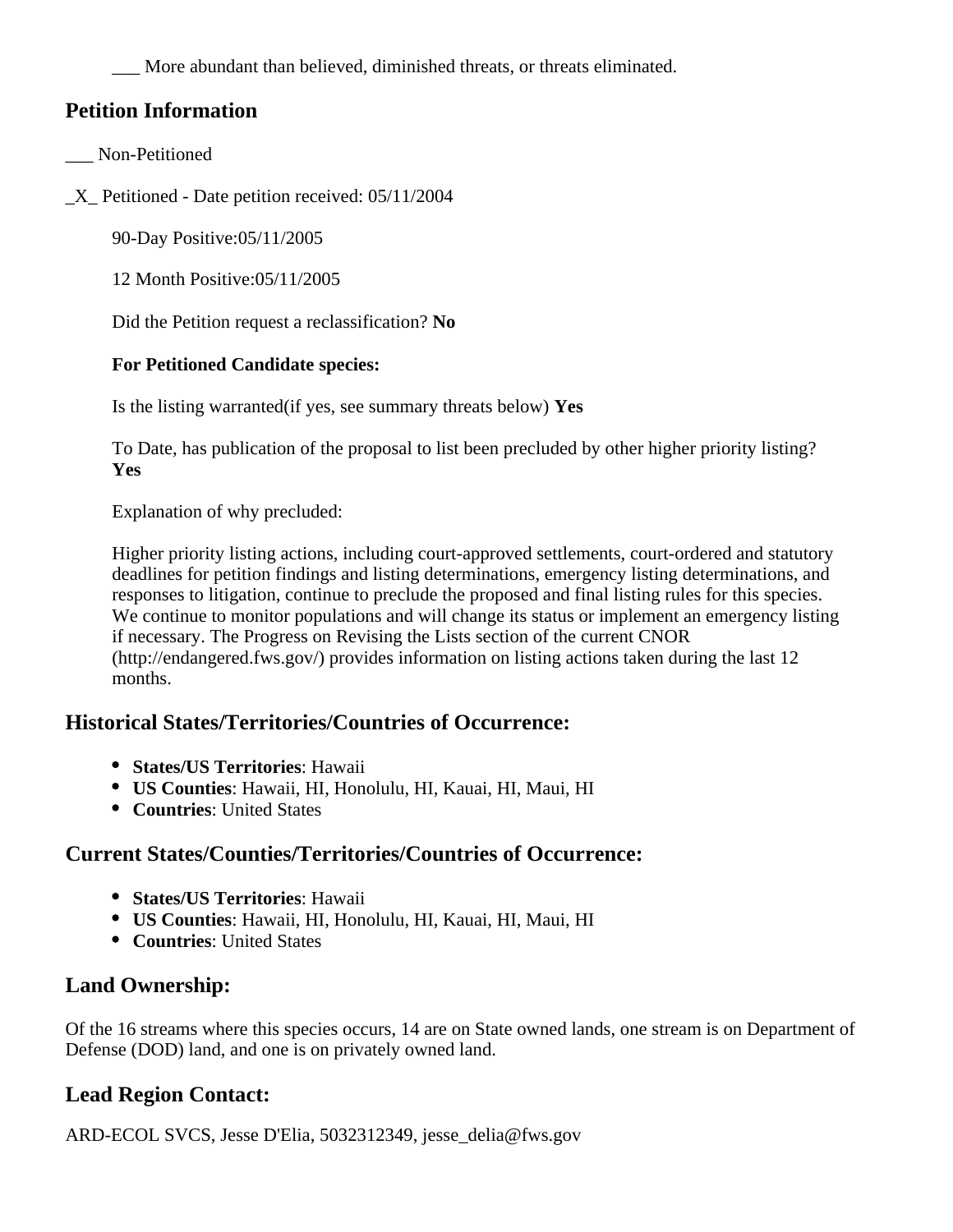# **Lead Field Office Contact:**

PACIFIC ISLANDS FISH AND WILDL OFC, Kristi Young, 808-792-9419, kristi\_young@fws.gov

# **Biological Information**

#### **Species Description:**

The orangeblack Hawaiian damselfly (*Megalagrion xanthomelas*) is somewhat small in size. Males are bright red in color while females are pale tan in color. Both sexes exhibit strong patterns including striping. The adults measure from 1.3-1.5 inches (in) (33-37 millimeters (mm)) in length and have a wingspan of 1.4-1.6 in (35-40 mm). Immatures of this species exhibit flattened, leaf-like gills (Asquith and Polhemus 1996, p. 91).

#### **Taxonomy:**

The orangeblack Hawaiian damselfly was first described by Selys-Longchamps (1876), and the species is recognized as a distinct taxon. Selys-Longchamps is the most recent and accepted taxonomy for this species.

#### **Habitat/Life History:**

Historically, the orangeblack Hawaiian damselfly was Hawaii's most abundant species of damselfly, and it utilized a variety of aquatic habitats for breeding sites. In 1913, Perkins described it as a common insect in Honolulu gardens and in lowland districts generally, not usually partial to the mountains, though in the Kona district of Hawaii it is common about stagnant pools up to an elevation of about 914 meters (m) (3,000 feet (ft)). It is very numerous in individuals under conditions totally changed from natural. The naiads (aquatic nymphs) of this species are active swimmers and rest on exposed areas of the bottom on submerged vegetation (Williams 1936). They prefer standing or very slow moving bodies of water, and have been observed breeding in garden pools, large reservoirs, pools of an intermittent stream, a pond formed behind a cobble bar at the seaward terminus of a large stream, and coastal springs, fishponds and freshwater marshes (Polhemus 1995).

#### **Historical Range/Distribution:**

Historically, this species probably occurred on all the major islands except Kahoolawe (Perkins 1913; Kennedy 1917; Zimmerman 1948a; Polhemus 1995). Its range on Kauai is unknown. On Oahu, it was recorded from Honolulu, Kaimuki, Koko Head, Pearl City, Waialua, the Waianae mountains (Polhemus 1995), and Waianae (Williams 1936). On Molokai, it was known from the following localities: Kainalu, Meyer's Lake on the Kalaupapa peninsula, Kaunakakai, Mapulehu, and Palaau (Polhemus 1995). On Maui, it was recorded from an unspecified locality in the West Maui Mountains (Polhemus 1995; Polhemus et al. 1999). On Hawaii, it was known from Hilo, Kona, Naalehu, and Panaewa Forest Reserve (Polhemus 1995).

#### **Current Range Distribution:**

This species is now believed to be extirpated from Kauai (Asquith and Polhemus 1996, p. 91). Until recently, the last report of the orangeblack Hawaiian damselfly on Oahu was in 1935 (Williams 1936), and it was believed extirpated on this island (Polhemus 1993). In 1993, a very small population was discovered existing in pools of an intermittent stream at the Tripler Army Medical Facility (Englund 2001). This is the only known population of this species on Oahu. Populations are known from Molokai at the mouths of Pelekunu and Waikolu streams, and at the Palaau wetlands on the south coast (Polhemus 1995). On Lanai, a large population occurs in an artificial pond at Koele (Polhemus 1995). The species is present on the island of Maui at Ukumehame Stream (west Maui) and near anchialine pools located at La Perouse Bay (leeward east Maui) (Polhemus et al. 1999). Several large populations exist in coastal wetlands on Hawaii in the following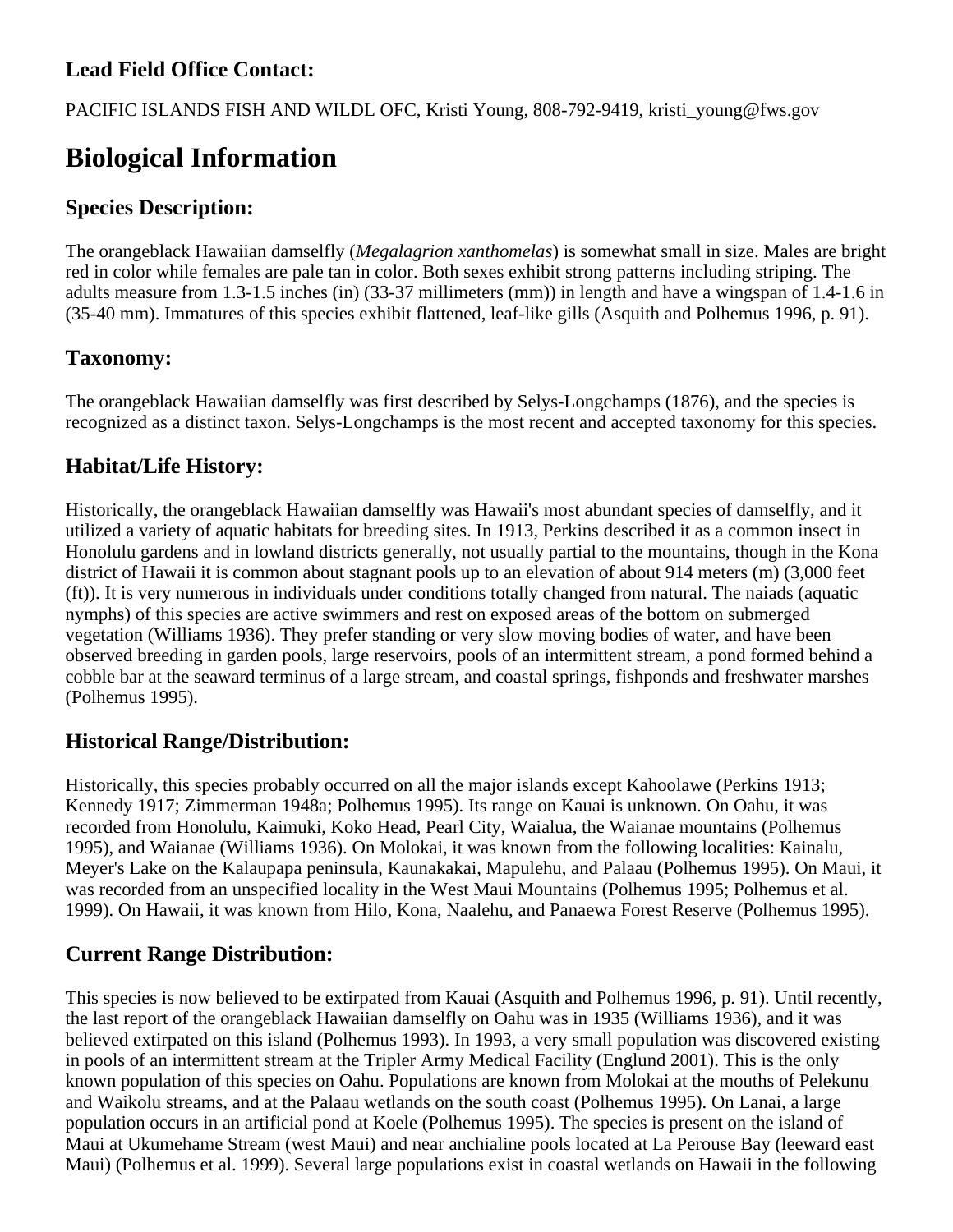localities: Anaehoomalu Bay, Hawa Bay, Hilea Stream, Hilo, Honokohau, Kiholo Bay, Ninole Springs (Polhemus 1995), Onomea Bay (Asquith 1995), Whittington Beach (Polhemus 1995), Keaukaha (Conry, in litt. 2012), Kapoho (Conry, in litt. 2012), Honaunau (Conry, in litt. 2012), and Pahue Bay (Conry, in litt. 2012) .

#### **Population Estimates/Status:**

Quantitative population estimates are unavailable for this species but it has been described as ranging from rare to relatively abundant in various streams across the State (Englund and Arakaki 2003).

# **Threats**

#### **A. The present or threatened destruction, modification, or curtailment of its habitat or range:**

Freshwater habitats on all the main Hawaiian Islands have been severely altered and degraded because of past and present land and water management practices including agriculture, urban development, development of ground water, perched aquifer and surface water resources (Harris et al. 1993; Meier et al. 1993).

Extensive modification of lentic (standing water) habitats in the Hawaiian Islands began about 1100 AD with a rapid population increase among native Hawaiians (Kirch 1982). Hawaiians cultivated *Colocasia esculenta* (taro) by creating shallow, walled ponds called loi in marshes and riparian areas (Handy and Handy 1972). By 1778, virtually all valley bottoms with permanent stream flow and most basin marshes were converted to irrigated taro cultivation (Handy and Handy 1972). Hawaiians also modified wetlands by constructing fishponds, many of which were primarily fresh water, fed by streams or springs (Summers 1964). Despite this habitat modification by early Hawaiians, many areas of extensive marshland remained intact and were utilized by the native damselflies.

Eventually, many of the wetlands formerly used for taro were drained and filled for dry-land agriculture (Stone 1989; Meier et al. 1993). In addition, marshes are slowly filled and converted to meadow habitat due to increased sedimentation resulting from increased storm water runoff from upslope development and blockage of downslope drainage (Wilson Okamoto and Associates, Inc. 1993).

Presently, the most significant threat to the remaining natural ponds and marshes in Hawaii is the nonnative species *Brachiaria mutica* (California grass). The area of origin of this sprawling perennial grass is unknown, but it was first noted on Oahu in 1924 and now occurs on all the major islands (O'Connor 1990). This plant forms dense, monotypic stands that can completely eliminate any open water by layering of its trailing stems (Smith 1985).

Similar to the loss of wetlands in Hawaii, the loss of streams has been significant and began with the early Hawaiians who modified stream systems by diverting water to irrigate taro. However, these Hawaiian-made diversions were closely regulated and were not allowed to take more than half the stream flow, and diversions were typically periodic to flood taro rather than continuous (Handy and Handy 1972).

The advent of plantation sugarcane cultivation in 1835 led to more extensive stream diversions. These systems were typically designed to tap water at upper elevations greater than 984 ft ( $>$  300 m) by means of a concrete weir in the stream. All or most of the low or average flow of the stream was diverted into fields or reservoirs (Takasaki et al. 1969; Harris et al. 1993). By the 1930s, major water diversions had been developed on all the major islands, and currently one third of Hawaii's perennial streams are diverted (Hawaii Stream Assessment 1990).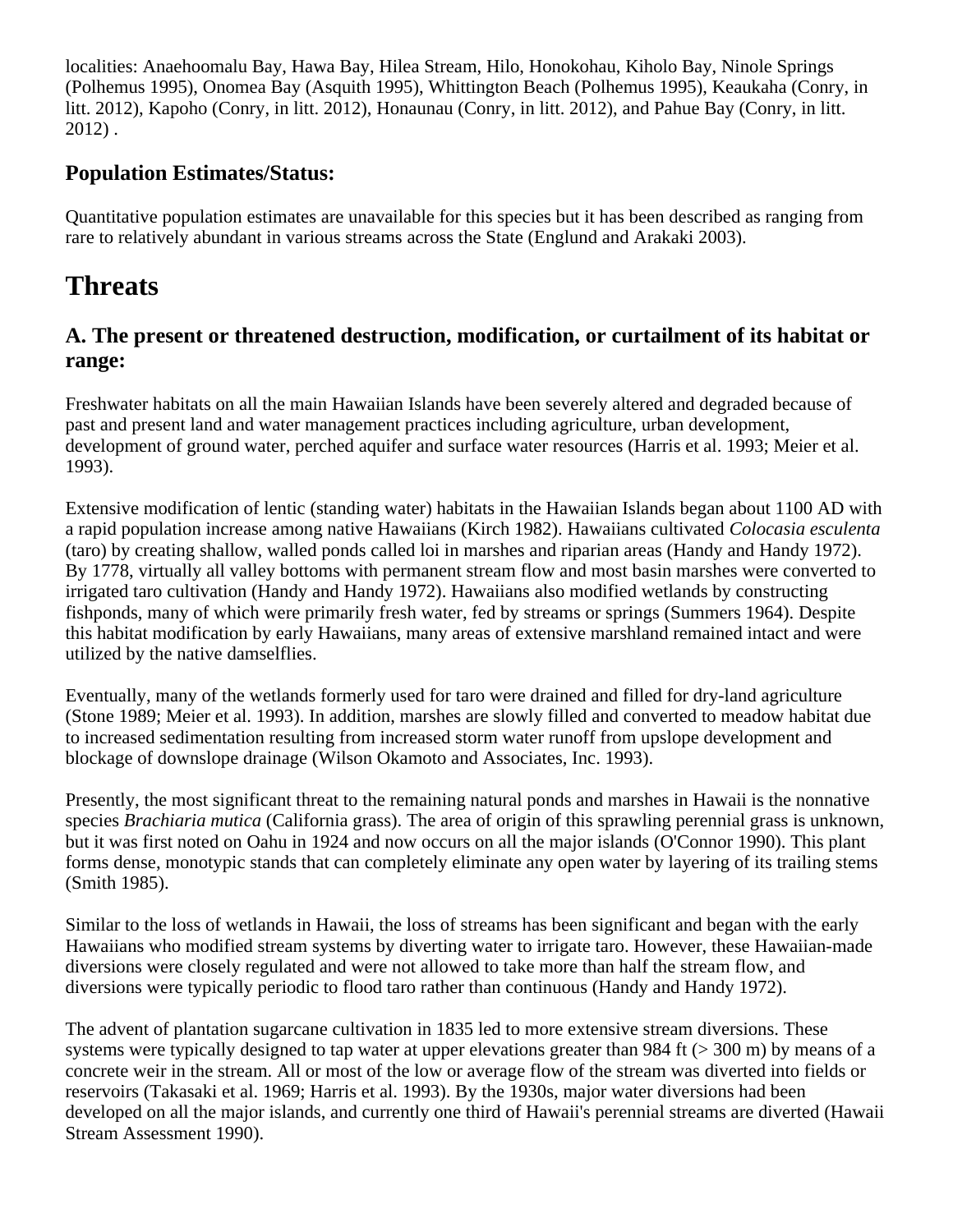In addition to diverting water for agriculture and domestic water supply, streams have also been diverted for use in hydroelectric power (Hawaii Stream Assessment 1990). Surface flow has also been diverted into stream channels, and the perched aquifers which feed the streams have been tapped by means of tunnels (Stearns and Vaksvik 1935; Stearns 1985). Many of these aquifers are the sources of springs, which contribute flow to streams. The draining of these aquifers may cause springs to become dry (Stearns and Vaksvik 1935).

In addition to the loss of streams, most remaining streams have been and continue to be seriously degraded. Channelization of streams has not been restricted to lower reaches. The channelization process results in removal of riparian vegetation, increased velocity, increased illumination, and higher water temperatures (Parrish et al. 1984). These conditions can make the channels unsuitable as habitat for this species.

#### **B. Overutilization for commercial, recreational, scientific, or educational purposes:**

For commercial purposes, currently only a State Commercial Marine License a Hawaii Division of Forestry and Wildlife-issued Native Invertebrate Research and Collecting permit is required to collect anchialine pool shrimp. All terrestrial and aquatic invertebrates (including anchialine pond shrimp) are protected under the State of Hawaii Revised Statutes (1993) Chapter 195D-4-f License; and (2) Department of Land and Natural Resources, Chapter 124: Indigenous Wildlife, Endangered and Threatened Wildlife, and Introduced Wild Birds (Conry, in litt. 2012). Collection is prohibited in State NARs but not in the State Parks or City and County property.

#### **C. Disease or predation:**

Predation by nonnative fish and nonnative aquatic invertebrates on the orangeblack Hawaiian damselfly is a significant threat. Similar to the aquatic insects, Hawaii has a depauperate freshwater fish fauna with only five native species comprised of gobies (Gobiidae) and sleepers (Eleotridae) that occur on all the major islands. Information on these five species indicates that the Hawaiian damselflies probably experienced limited natural predation pressure from the native fishes (Kido 1997a, b; Englund 1999). Conversely, fish predation has been an important factor in the evolution of behavior in damselfly naiads in continental systems (Johnson 1991). Some species of damselflies, including the native Hawaiian species, are not adapted to cohabitate with some fish species, and are found only in bodies of water without fish (Henrickson 1988; McPeek 1990a). The naiads of these species tend to occupy more exposed positions and engage in conspicuous foraging behavior, thereby being susceptible to fish (Macan 1977; McPeek 1990b). Hawaiian damselflies evolved with few, if any, predatory fish and the exposed behavior of most of the fully aquatic species, including the orangeblack Hawaiian damselfly, makes them particularly vulnerable to predation by nonnative fish introductions (Englund 1999).

The introduction of non-native fish has been implicated in the extirpation of a related damselfly, the Pacific Hawaiian damselfly (*Megalagrion pacificum*), from Oahu, Kauai, and Lanai, and from many streams on the remaining islands (Moore and Gagne 1982). In 1905, two species, the mosquito fish (*Gambusia affinis*) and the sailfin molly (*Poecilia latipinna*), were introduced for biological control of mosquitoes (Van Dine 1907). In 1922, three additional species were established for mosquito control, the green swordtail (*Xiphophorus helleri*), the moonfish (*Xiphophorus maculatus*) and the guppy (Poecilia reticulata). By 1935, the orangeblack Hawaiian damselfly was found only in waters without introduced fish (Williams 1936; Zimmerman 1948b; Polhemus 1993; Englund 1998). Over 70 species of fish have been introduced into Hawaiian freshwater habitats (Devick 1991; Staples and Cowie 2001; Englund 2004). The impact of fish introductions prior to 1900 cannot be assessed because this predated the initial collection of damselflies in Hawaii (Perkins 1913).

Beginning about 1980, a large number of new fish introductions began in Hawaii, originating primarily from the aquarium fish trade (Devick 1991). This recent wave of fish introductions on Oahu corresponded with the drastic decline and range reduction of related damselfly species (oceanic Hawaiian damselfly (*Megalagrion oceanicum*), crimson Hawaiian damselfly (*M. leptodemas*), and the blackline Hawaiian damselfly (*M.*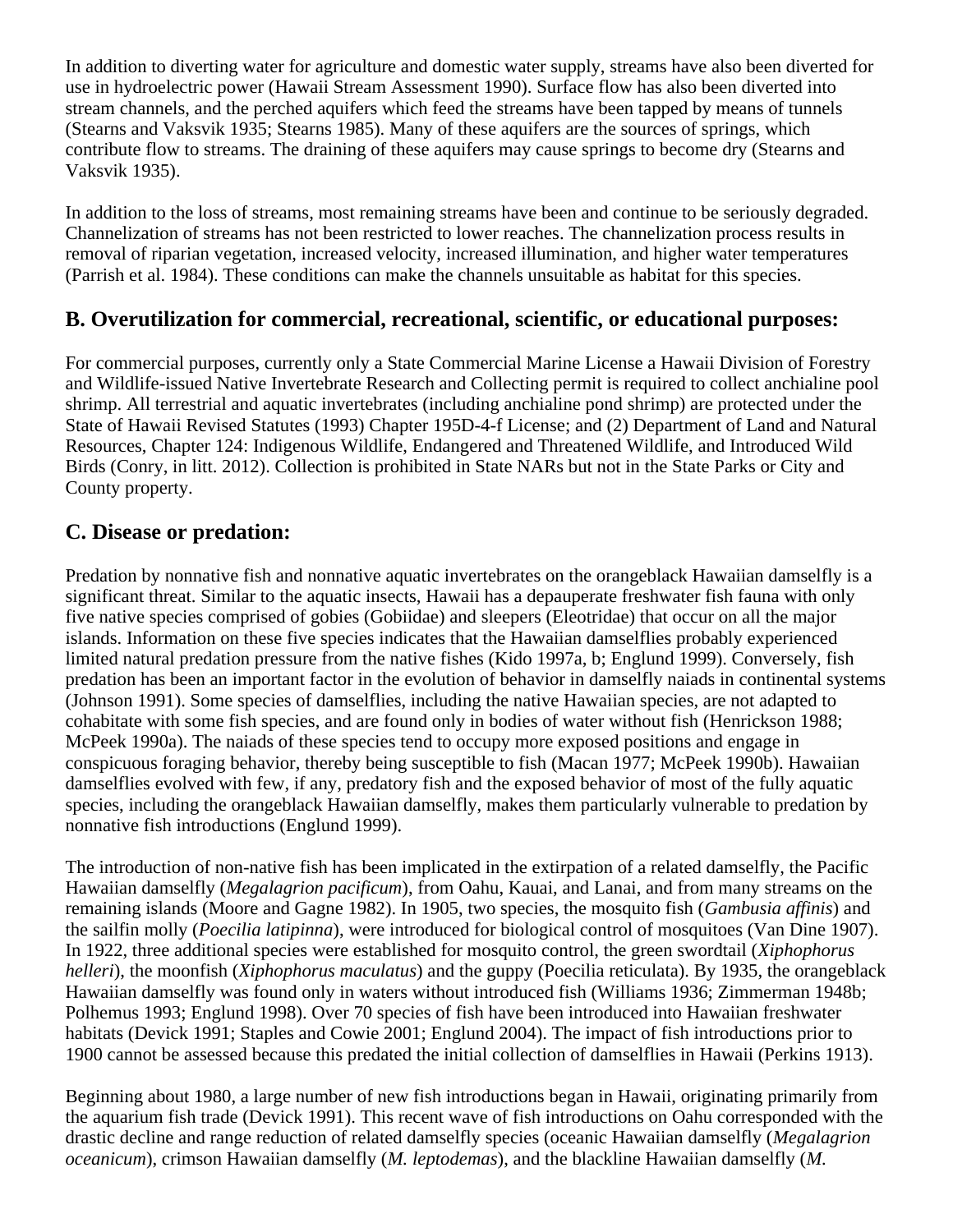*nigrohamatum nigrolineatum*)). Currently, these damselflies occur only in drainages or higher parts of stream systems where nonnative fish are not yet established (Englund and Polhemus 1994; Englund 2004). On Oahu, the orangeblack Hawaiian damselfly species is now reduced to habitat less than 312 ft (95 m) in length that lacks invasive fish species (Englund 2004).

Backswimmers are aquatic true bugs (Heteroptera) in the family Notonectidae, so called because they swim upside down. Backswimmers are voracious predators and frequently feed on prey much larger than themselves, such as tadpoles, small fish, and other aquatic invertebrates including damselfly naiads (Borror et al. 1989). Backswimmers are not native to Hawaii, but several species have been introduced in recent times. *Buenoa pallipes* (Fabricus) (no common name (NCN)) has been known from Hawaii since 1900 (Zimmerman 1948a) and has been recorded from all the major islands except Lanai (Nishida 1994). This species is found in streams and can be abundant in lowland ponds and reservoirs. It feeds on any suitably sized insect, including damselfly naiads (Polhemus 1995). More recently, two additional species of backswimmers have become established in Hawaii (Polhemus 1995). Anisops kuroiwae (NCN) was first collected in 1991 and is known only from Maui. *Notonecta indica* (NCN) was first collected on Oahu in the mid 1980s and is presently known from Maui, Hawaii, and Oahu. Species of *Notonecta* are known to prey on damselfly naiads and the mere presence of this predator in the water can cause naiads to reduce foraging (Heads 1985) which can reduce growth, development, and survival (Heads 1986). Backswimmers pose a threat to the orangeblack Hawaiian damselfly.

## **D. The inadequacy of existing regulatory mechanisms:**

The State of Hawaii considers all natural flowing surface water (streams, springs and seeps) as State property (Hawaii Revised Statutes 174c 1987), and the Hawaii Department of Land and Natural Resources has management responsibility for the aquatic organisms in these waters (Hawaii Revised Statutes Annotated, 1988, Title 12; 1992 Cumulative Supplement). Thus, damselfly populations associated with streams, seeps and springs are under the jurisdiction of the State of Hawaii, regardless of the ownership of the property across which the stream flows. This includes all populations of the orangeblack Hawaiian damselfly.

State regulatory mechanisms currently in effect do not provide adequate protection for native Hawaiian damselflies or their habitat. The State Water Code does not afford adequate protection from the adverse effects of water development projects. The State of Hawaii manages the use of surface and ground water resources through the Commission on Water Resource Management (Water Commission), as mandated by the 1987 State Water Code (State Water Code, Hawaii Revised Statutes Chapter 174C-71, 174C-81-87, and 174C-9195 and Administrative Rules of the State Water Code, Title 13, Chapters 168 and 169). In the State Water Code, there are no formal requirements that project proponents or the Water Commission protect the habitats of fish and wildlife prior to issuance of a permit to modify surface or ground water resources.

The maintenance of instream flow, which is required to protect the habitat of damselflies and other aquatic wildlife, is regulated by the establishment of standards on a stream-by-stream basis (State Water Code, Hawaii Revised Statutes Chapter 174C-71 and Administrative Rules of the State Water Code, Title 13, Chapter 169). Currently, the interim instream flow standards represent the existing flow conditions in streams in the State as of June 15, 1988, for Molokai, Hawaii, Kauai and east Maui, and October 19, 1988, for west Maui and leeward Oahu (Administrative Rules of the State Water Code, Title 13, Chapter 169-44-49). However, the State Water Code does not provide for permanent or minimal instream flow standards for the protection of aquatic wildlife. Instead, modification of instream flow standards and stream channels can be undertaken at any time by the Water Commission or via public petitions to revise flow standards or modify stream channels in a specified stream (Administrative Rules of the State Water Code, Title 13, Chapter 169-36). Additionally, the Water Commission must consider economic benefits gained from out-of-stream water uses, and is not required to balance these benefits against instream benefits to aquatic fish and wildlife. Consequently, any stabilization of stream flow for the protection of Hawaiian damselfly habitat is subject to modification at a future date.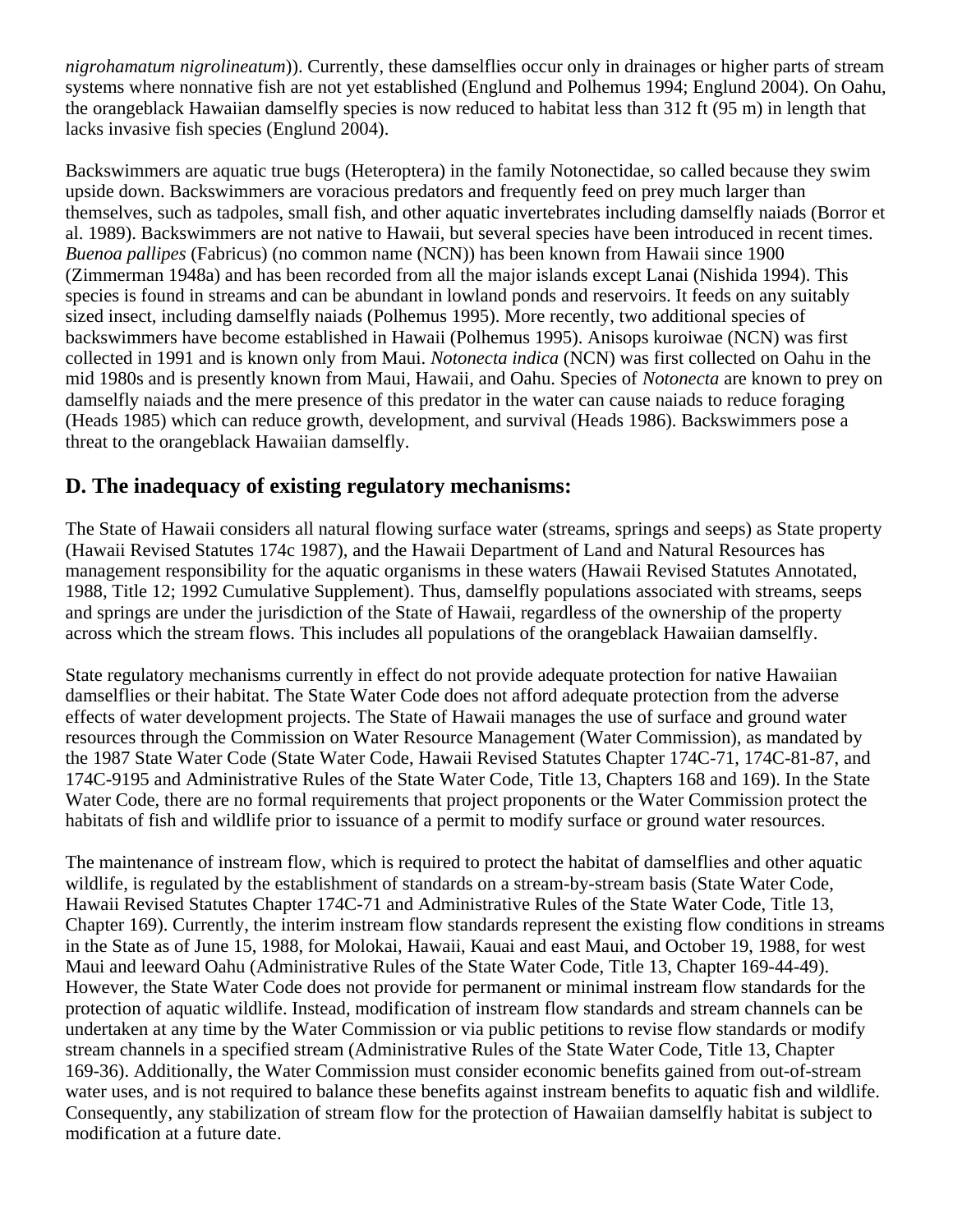The natural value of Hawaii's stream systems have been recognized under the State of Hawaii Instream Use Protection Program (Administrative Rules of the State Water Code, Title 13, Chapter 169-20(2)). In the Hawaii Stream Assessment Report (1990), prepared in coordination with the National Park Service, the State Water Commission identified high quality rivers or streams, or portions of rivers or streams that may be placed within a wild and scenic river system. This report recommended that streams meeting certain criteria be protected from further development. However, there is no formal or institutional mechanism within the Water Code to designate and set aside these streams, or to identify and protect stream habitat for Hawaiian damselflies.

Existing Federal regulatory mechanisms that may protect Hawaiian damselflies and their habitat are also inadequate. The Federal Energy Regulatory Commission (FERC) has very limited jurisdiction in Hawaii. Hydroelectric power projects in Hawaii are not on navigable water, public lands, or Federal trust lands; do not use surplus water or water power from a Federal government dam; and do not affect the interests of interstate or foreign commerce. Thus, licensing of hydroelectric projects do not come under the purview of FERC. However, hydropower developers in Hawaii may voluntarily seek licensing under FERC.

The U.S. Army Corps of Engineers (COE) also has some regulatory control over modifications of freshwater streams in the United States. For modifications (i.e., discharge of fill) of streams with an average annual flow greater than five cubic feet per second (cfs), the COE can issue individual permits under section 404 of the Clean Water Act. These permits are subject to public review and must comply with the Environmental Protection Agency's 404(b)(1) guidelines and public comment requirements. However, in issuing these permits, the COE does not establish instream flow standards as a matter of policy. The COE normally considers that the public interest for instream flow is represented by the State water allocation rights or preferences (Regulatory Guidance Letter No 85-6), and project alternatives that supersede, abrogate, or otherwise impair the State water quantity allocations are not normally addressed as alternatives during permit review.

In cases where the COE district engineer does propose to impose instream flow standard on an individual permit, this flow standard must reflect a substantial national interest. Additionally, if this instream flow standard is in conflict with a State water quantity allocation, then it must be reviewed and approved by the Office of the Chief Engineer in Washington, D.C. (Regulatory Guidance Letter No 85-6).

The COE may also authorize the discharge of fill into streams with an average annual flow of less than five cfs. These discharges are covered under a nationwide permit (33 CFR 330 Appendix A, Nationwide Permit 26). This permit is designed to expedite small-scale activities that the COE considers to have only minimal environmental impacts (33 CFR 330.1(b)). The U.S. Fish and Wildlife Service (FWS) and State Department of Land and Natural Resources have only 15 days to provide substantive site-specific comments prior to the issuance of a nationwide permit (33 CFR 330 Appendix A, Nationwide Permit Condition 13). Given the complexity of the impacts on Hawaiian damselflies from stream modifications and surface water diversions, the remoteness of project sites, and the types of studies necessary to determine project impacts and mitigation, this limited comment period does not allow for an adequate assessment of impacts.

The orangeblack Hawaiian damselfly is not currently protected under Hawaiis endangered species law (HRS, Sect. 195-D) or the Federal Endangered Species Act (16 U.S.C. §1531-1544).

## **E. Other natural or manmade factors affecting its continued existence:**

Competition for space and resources by a nonnative aquatic insect group, the Trichoptera (or caddisflies), is a potential threat to the orangeblack Hawaiian damselfly. This nonnative aquatic insect group is found on all of the main Hawaiian Islands. As of 2001 there were four species of this nonnative group of inverts in the islands (Flint et al. 2003). It is suspected that the introduced caddisflies are adversely impacting native aquatic invertebrate populations either through competition for space and resources, or due to the caddisflies large body size and sheer abundance in Hawaiian streams (Flint et al. 2003).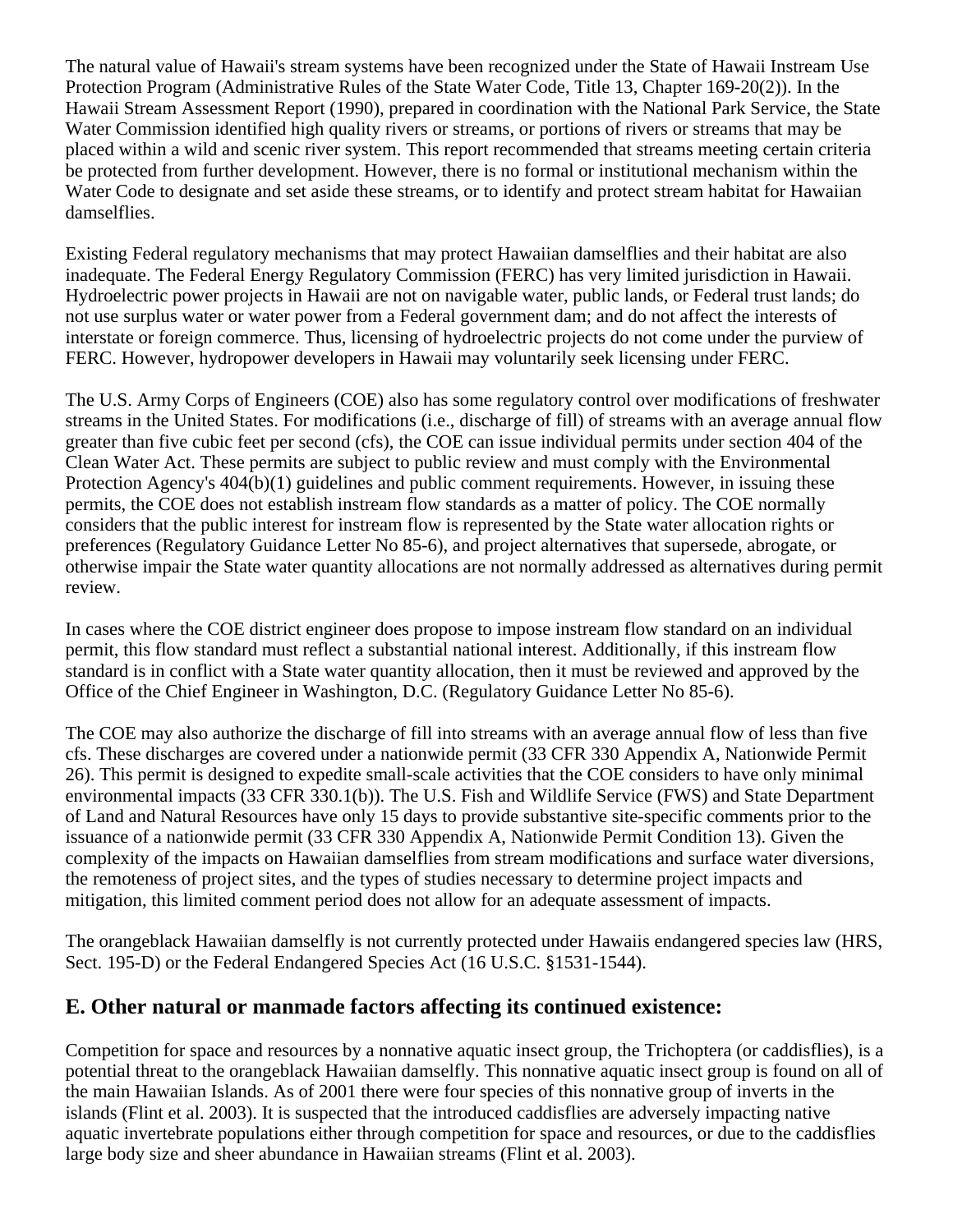In addition, large-scale water withdrawal from underground water sources may impact anchialine pools. This underground water withdrawal may increase salinity levels and negatively impact species that rely on the delicate balance of the mixohaline habitats (Conry, in litt. 2012).

#### **Conservation Measures Planned or Implemented :**

The FWS has cooperated with the Office of Veterans Affairs and the U.S. Army to protect the last remaining population on Oahu. Mitigation measures were successful in preventing the extirpation of the population during a construction project. The stream is now artificially fed water thorough a pipe maintained by the U.S. Army (Ogden Environmental and Energy Service 1994). The FWS also began habitat studies of the area in the summer of 2009.

Through funding by the FWS and in cooperation with entomologists of the Bishop Museum, a translocation effort began July 2003 to establish a second population of this species within a nearby stream located in Makiki, island of Oahu. The translocation site lacked alien predatory fish and crustaceans (including the introduced shrimp, *Neocaridina denticulate sinensis*), contained the native shrimp, *Atyoida bisulcata*, and was remote enough to minimize human disturbances. On July 18, 2003, 35 adults and 30 late instars were collected from the last remaining population on Oahu and transported to an unnamed tributary of Makiki Stream. On August 18, 2003, a single marked male was seen on vegetation close to the translocation site. An additional 33 adults were collected from the last remaining population on Oahu and moved to Makiki on August 25, 2004 (Preston et al. 2005). However, in October 2004, a large storm flooded the area and damselflies were not relocated at this site after that event (Preston et al. 2005).

Work is proceeding on preparing additional translocation sites on Oahu and on the monitoring of the existing population. At the Pearl Harbor National Wildlife Refuge Kalaeloa Unit, restoration of the anchialine pool system there has been completed. Translocation of orangeblack damselfly adults, naiads, and eggs from the Tripler site to the Kalaeloa Refuge Unit was completed between the months of July and December 2010. A final report from Bishop Museum is expected by the end of September 2011. Another potential translocation site has been identified on State Forest Reserve land in Moanalua Valley and preliminary surveys were completed during June and July of 2010. A final report with recommendations is expected in December 2011. A cooperative agreement with the landowner to allow for the translocation of the orangeblack damselfly to three manmade pools in Waimea Valley is pending. A fourth possible translocation site in the Ewa plains at a mitigated wetland site is under consideration.

#### **Summary of Threats :**

Based on our evaluation of habitat degradation and loss of streams and the effects of predation by nonnative fish and other nonnative invertebrates, we conclude there is sufficient information to develop a proposed listing rule for this species due to the present and threatened destruction, alteration, or curtailment of its habitat and range, and the threat of predation by nonnative fish and nonnative invertebrates. In addition, competition for space and resources by nonnative invertebrates may also threaten the orangeblack Hawaiian damselfly. We find that this species is warranted for listing throughout all its range, and, therefore, find that it is unnecessary to analyze whether it is threatened or endangered in a significant portion of its range.

#### **For species that are being removed from candidate status:**

Is the removal based in whole or in part on one or more individual conservation efforts that you determined met the standards in the Policy for Evaluation of Conservation Efforts When Making Listing Decisions(PECE)?

#### **Recommended Conservation Measures :**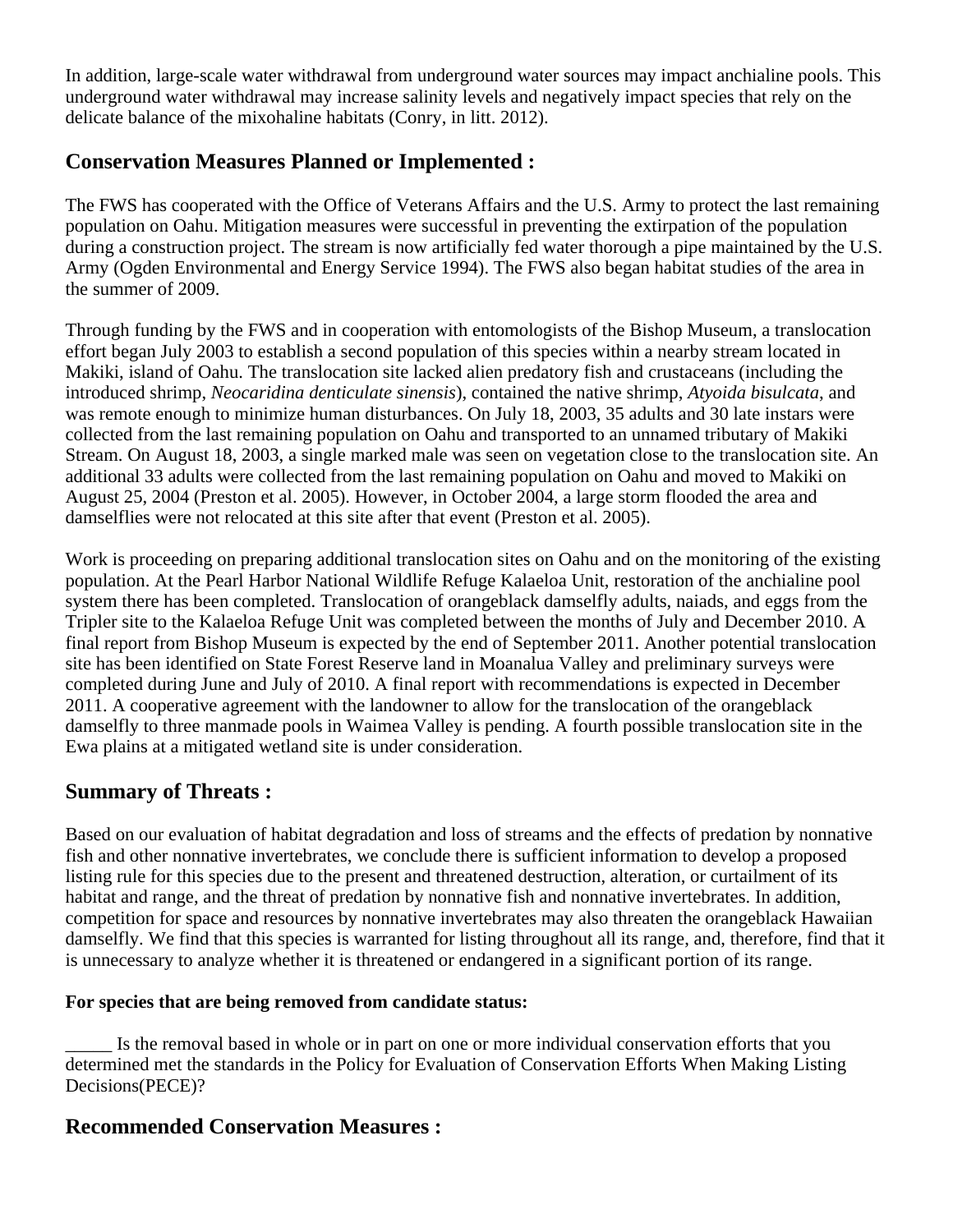- Survey all current and historic locations for existing populations of the orangeblack Hawaiian damselfly and for potential habitat.
- Conduct population studies at current known locations.
- Determine genetic relationships between current populations.
- Develop and implement nonnative fish removal and control program.
- Develop and implement nonnative invertebrate removal and control program.
- Conduct stream restoration at potential translocation sites.

# **Priority Table**

| Magnitude              | Immediacy       | Taxonomy              | Priority       |
|------------------------|-----------------|-----------------------|----------------|
| High                   | Imminent        | Monotypic genus       |                |
|                        |                 | Species               | $\overline{2}$ |
|                        |                 | Subspecies/Population | 3              |
|                        | Non-imminent    | Monotypic genus       | 4              |
|                        |                 | Species               | 5              |
|                        |                 | Subspecies/Population | 6              |
| <b>Moderate to Low</b> | <b>Imminent</b> | Monotypic genus       |                |
|                        |                 | <b>Species</b>        | 8              |
|                        |                 | Subspecies/Population | 9              |
|                        | Non-Imminent    | Monotype genus        | 10             |
|                        |                 | Species               | 11             |
|                        |                 | Subspecies/Population | 12             |

# **Rationale for Change in Listing Priority Number:**

# **Magnitude:**

This species is moderately threatened throughout its range from habitat loss and degradation due to land and water management programs, predation by nonnative fish and invertebrates, and competition for resources with nonnative caddisflies. These threats occur in varying degrees range-wide. Nonnative fish and invertebrates occur in all drainages throughout the range of the orangeblack Hawaiian damselfly. Currently, there are no efforts in place to control or eradicate nonnative fish or invertebrates, or to stop the loss and degradation of habitat.

## **Imminence :**

The primary threats to this species from habitat degradation and predation by nonnative fish and nonnative invertebrates are imminent because they are ongoing. Water is still being diverted for agricultural use and channelized streams remain channelized. In addition, all drainages contain both predatory nonnative fish and nonnative invertebrates.

\_\_Yes\_\_ Have you promptly reviewed all of the information received regarding the species for the purpose of determination whether emergency listing is needed?

## **Emergency Listing Review**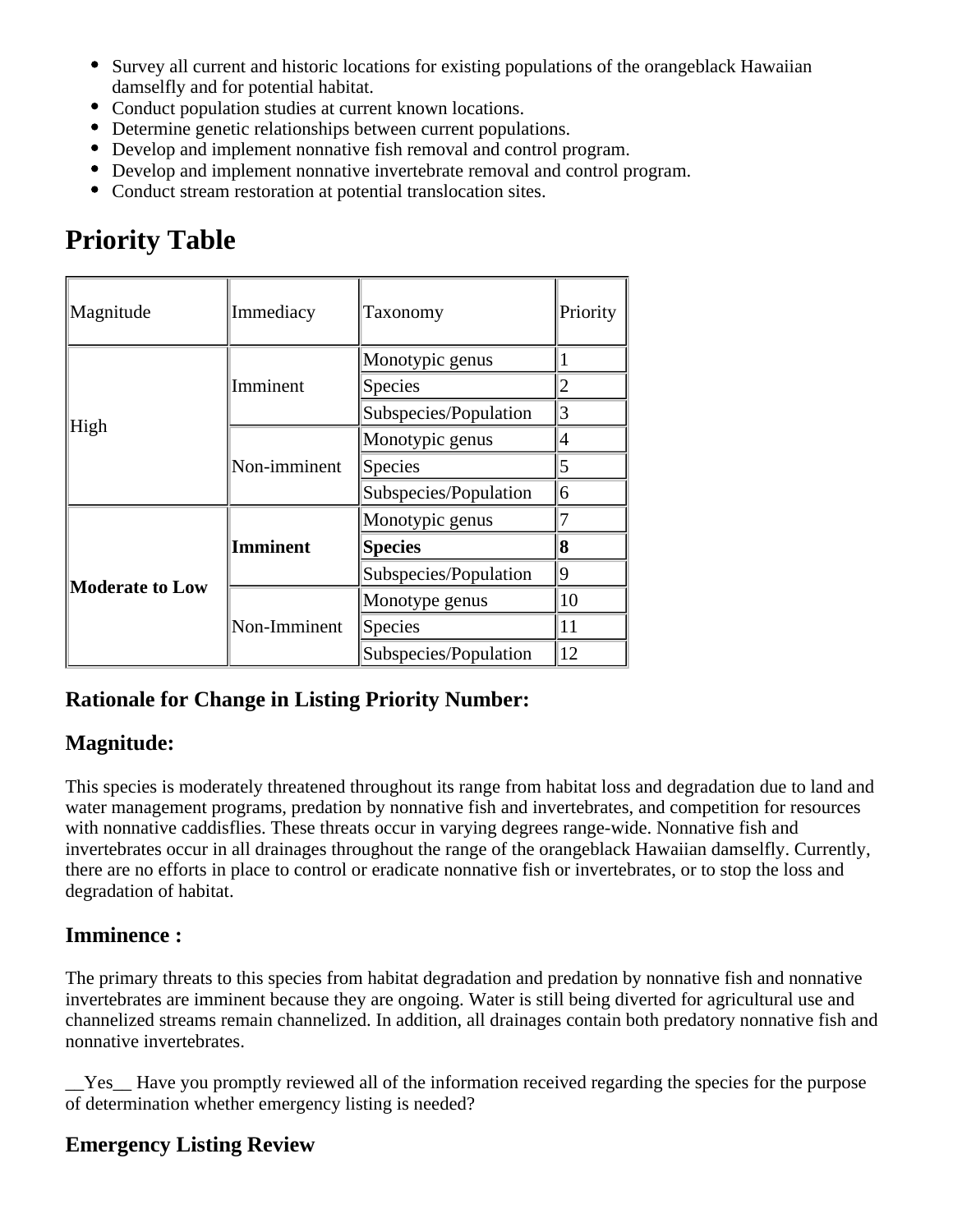\_\_No\_\_ Is Emergency Listing Warranted?

The species does not appear to be appropriate for emergency listing at this time because the immediacy of the threats is not so great as to imperil a significant proportion of the taxon within the time frame of the routine listing process. If it becomes apparent that the routine listing process is not sufficient to prevent large losses that may result in this species' extinction, then the emergency rule process for this species will be initiated. We will continue to monitor the status of the orangeblack Hawaiian damselfly as new information becomes available. This review will determine if a change in status is warranted, including the need to make prompt use of emergency listing procedures.

#### **Description of Monitoring:**

We conducted literature searches for recent articles on this species and contacted relevant species experts. The U.S. Geological Survey-Biological Resources Discipline (USGS-BRD), U.S. Army, State officials with the Department of Land and Natural Resources, Bishop Museum, and University of Hawaii researchers were contacted regarding the current status of this species. No additional information on the species status was provided over the past year.

This level of monitoring is appropriate to update the status of the species because a thorough literature search was conducted as well as relevant species experts contacted.

List of Experts Contacted:

Name Date Affiliation Michele Mansker December 6, 2011 U.S. Army David Foote February 23, 2011 USGS-BRD David Preston December 6, 2011 Bishop Museum

The Hawaii Biodiversity and Mapping Program (HBMP) lists this species as critically imperiled to vulnerable (HBMP 2006). This species is listed as vulnerable (VU) in the International Union for Conservation of Nature and Natural Resources (IUCN) Red Data List database (IUCN 2006). The orangeblack Hawaiian damselfly is included in the list of species in Hawaiis 2005 Comprehensive Wildlife Conservation Strategy (Mitchell et al. 2005). In addition, in March 2007, the State of Hawaii initiated a separate strategic plan focusing exclusively on invertebrates. It is expected that the orangeblack Hawaiian damselfly will be one of the species covered by the new plan (Mitchell et al. 2005).

#### **Indicate which State(s) (within the range of the species) provided information or comments on the species or latest species assessment:**

none

#### **Indicate which State(s) did not provide any information or comment:**

Hawaii

#### **State Coordination:**

On February 20, 2013, we provided the Hawaii Division of Forestry and Wildlife with copies of our most recent candidate assessments for their review and comment. No additional information or comments on this species were received from the State. We are in frequent contact with State biologists and believe this assessment contains the most recent available information on the species.

## **Literature Cited:**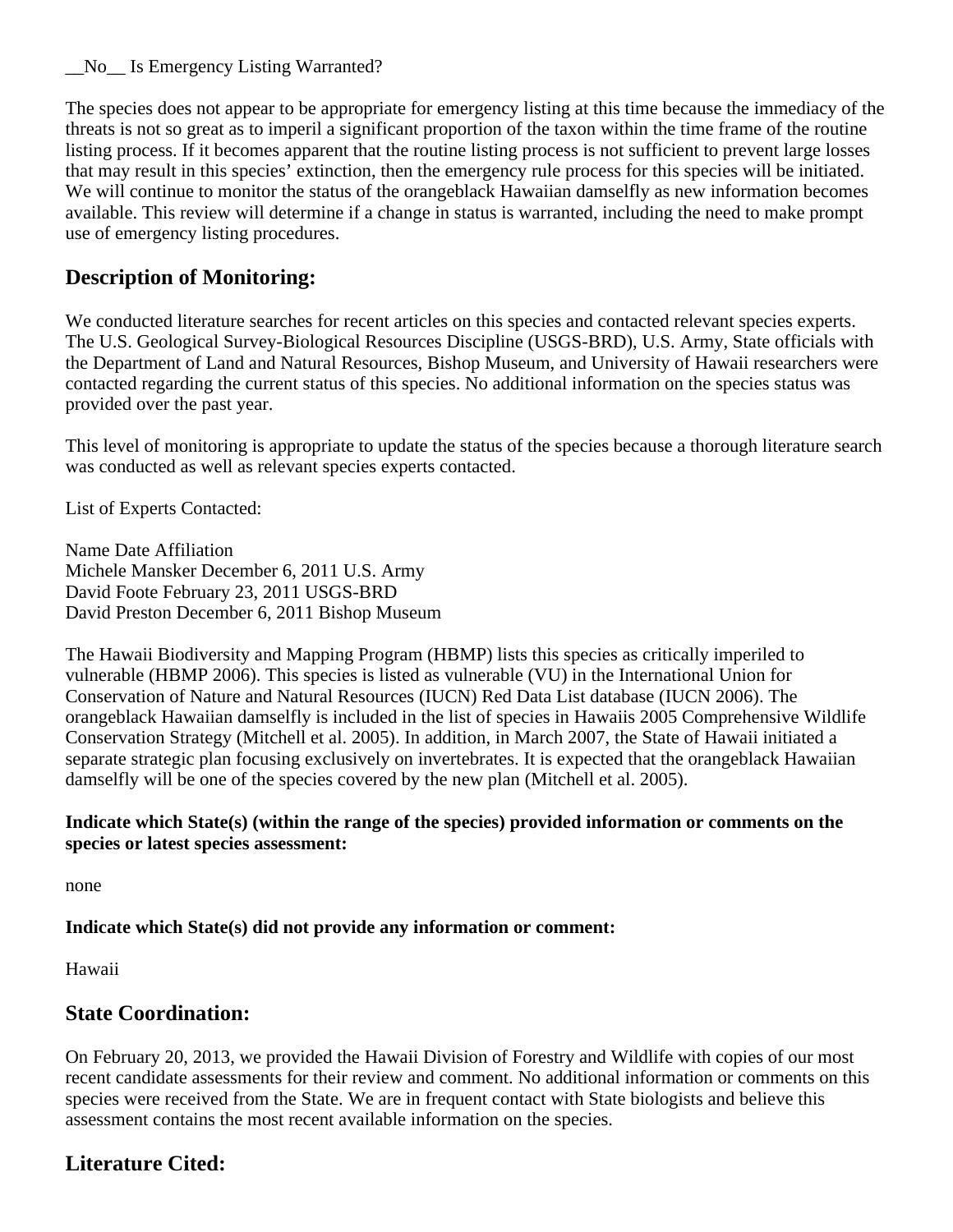Asquith, A. 1995. Hawaiian Damselfly Survey: Population Checklist of Category 1 Candidate Species. Unpublished Document by U.S. Fish & Wildlife Service, Pacific Islands Office, Honolulu, HI.

Asquith, A., and D. Polhemus. 1996. Hawaiian Damselflies: A Field Identification Guide. Bishop Museum Press. Honolulu. 122 pp.

Borror, D.J., C.A. Triplehorn, and N.F. Johnson. 1989. Introduction to the Study of Insects, 6th ed. Saunders College Publishing, Philadelphia.

Devick, W.S. 1991. Patterns of introduction of aquatic organisms to Hawaiian freshwater habitats. In Devick, W.S. (ed.), New Directions in Research, Management and Conservation of Hawaiian Freshwater Stream Ecosystems, Proceedings of the 1990 Symposium on Freshwater Stream Biology and Fisheries Management, Dep. Land Nat. Resource., Honolulu, Hawaii.

Englund, R.A. 1998. New records and range extensions of native Odonata (Coenagrionidae) and introduced aquatic species in the Hawaiian Islands. Bishop Museum Occasional Papers. 59:15-16.

Englund, R.A. 1999. The impacts of introduced poeciliid fish and Odonata on the endemic Megalagrion (Odonata) damselflies on Oahu Island, Hawaii. Journal of Insect Conservation 3:225-243.

Englund, R.A. 2000. Report on aquatic insect monitoring of May 2000 in Pelekunu Valley, Molokai, Hawaii. Report to the Nature Conservancy Hawaii Molokai Office. 5 pp.

Englund, R.A. 2001. Long-term monitoring of one of the most restricted insect populations in the United States, *Megalagrion xanthomelas* (Selys-Longchamps), at Tripler Army Medical Center, Oahu, Hawaii (Zygoptera: Coenagrionidae). Odonatologica 30(3):225-263.

Englund, R.A. 2004. Assessing the spectrum of threats: impacts of invasive freshwater fish species on native Hawaiian aquatic insects. Abstract for 2004 Hawaii Conservation Conference.

Englund, R., and D.A. Polhemus. 1994. Maakua Stream biological assessment, Oahu, Hawaii. Environmental Technologies International, Honolulu, Hawaii.

Englund, R.A., and K. Arakaki. 2003. Report on long-term aquatic insect monitoring in 2002 by Hawaii Biological Survey, Bishop Museum in Pelekunu Valley, Molokai, Hawaii. Report to the Nature Conservancy Hawaii Molokai Office. 10 pp.

Flint, O.S., R.A. Englund, and B.R. Kumashiro. 2003. A reassessment and new State records of Trichoptera occurring in Hawaii with discussion on origins and potential ecological impacts. Bishop Museum Occasional Papers 73:31-40.

Handy, E.S.C., and E.G. Handy. 1972. Native planters in old Hawaii. Their life, lore, and environment. B.P. Bishop Mus. Bull. 233:1-641.

Harris, S., A. Rubissow, S. Edmunds, and J.A. Cachola. 1993. Hawaii Streams. Document prepared for Commission on Water Resource Management, State of Hawaii. 40 pp.

Hawaii Stream Assessment. 1990. Department of Land and Natural Resources, State of Hawaii. 300 pp

(HBMP) Hawaii Biodiversity and Mapping Program. 2006. *Megalagrion xanthomelas*. http://hbmp.hawaii.edu/, downloaded on April 4, 2007.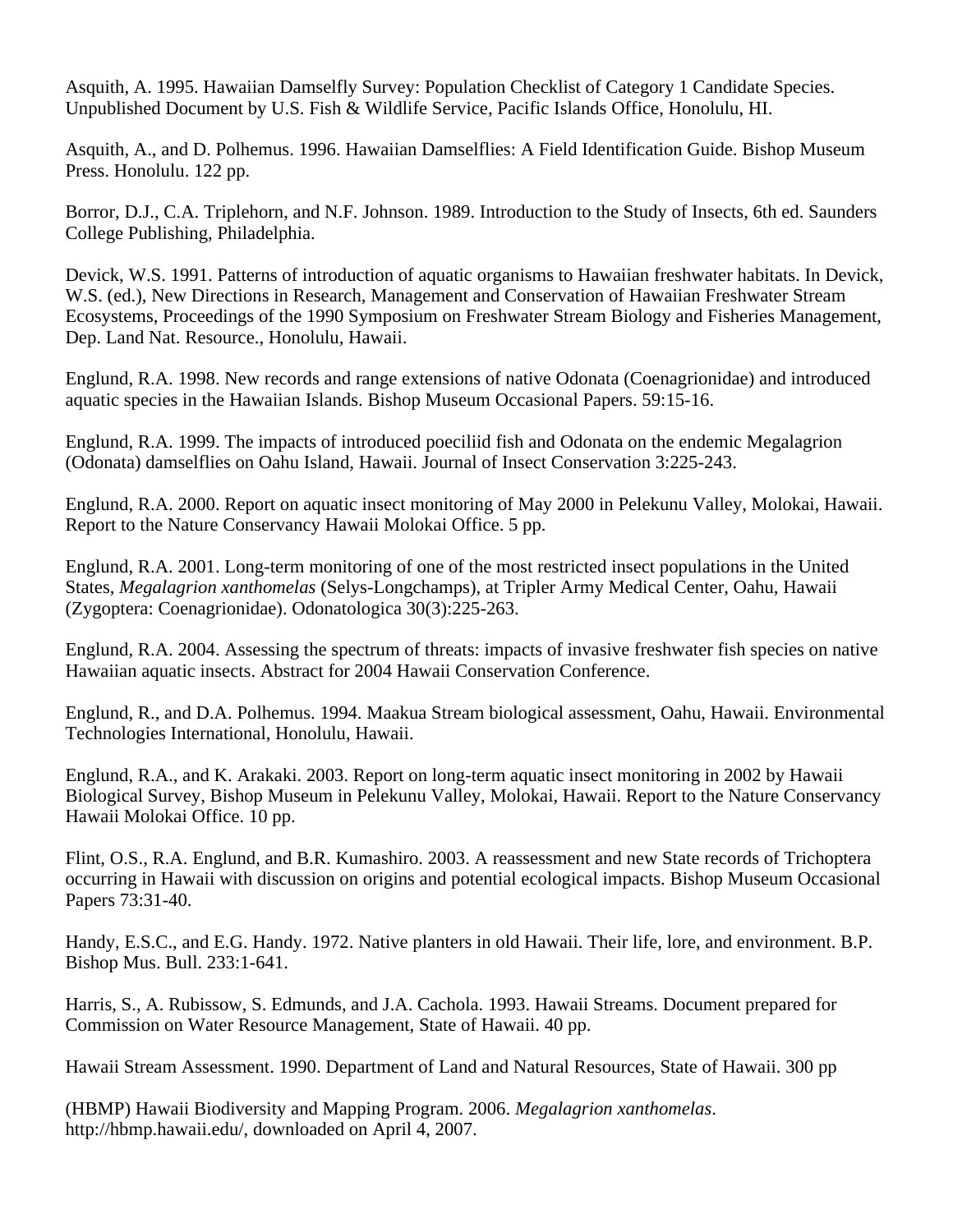Heads, P.A. 1985. The effect of invertebrate and vertebrate predators on the foraging movements of *Ischnura elegans* larvae (Odonata: Zygoptera). Freshw. Biol. 15:559-571.

Heads, P.A. 1986. The costs of reduced feeding due to predator avoidance: potential effects on growth and fitness in *Ischnura elegans* larvae (Odonata: Zygoptera). Ecol. Entomol. 11:369-377.

Henrikson, B.I. 1988. The absence of antipredator behavior in the larvae of *Leucorrhinia dubia* (Odonata) and the consequences for their distribution. Oikos 51:179-183.

(IUCN) International Union for Conservation of Nature and Natural Resources. 2006. IUCN Red List of Threatened Species. www.iucnredlist.org, downloaded on April 4, 2007.

Johnson, D.M. 1991. Behavioral ecology of larval dragonflies and damselflies. Trends Ecol. Evol. 6:8-13.

Kennedy, C.H. 1917. Notes on the penes of damselflies (Odonata). No. 2. The close relations inter se of the Hawaiian Agrionines. Entomological News. 28:9-14.

Kido, M.H. 1997a. Food relations between coexisting native Hawaiian stream fishes. Environmental Biology of Fishes 49:481-494.

Kido, M.H. 1997b. Food webs and feeding dynamics of coexisting native Hawaiian stream gobies. Micronesica 30(1):71-82.

Kirch, P.V. 1982. The impact of the prehistoric Polynesians on the Hawaiian ecosystem. Pacific Sci. 36:1-14.

Macan, T.T. 1977. The influence of predation on the composition of freshwater animal communities. Biol. Rev. 52:45-70.

McPeek, M.A. 1990a. Determination of species composition in the *Enallagma* damselfly assemblages of permanent lakes. Ecol. 71:83-98.

McPeek, M.A. 1990b. Behavioral differences between *Enallagma* species (Odonata) influencing differential vulnerability to predators. Ecol. 71:1714-1726.

Meier, K.Z., J.P. Laurel, and J.E. Maragos. 1993. State of Hawaii (USA). In Scott, D.A. (ed.), A Directory of Wetlands in Oceania, The International Waterfowl and Wetlands Research Bureau, U.K., and Asia WetlandBureau, Kuala Lumpur, Malaysia. 444 pp.

Mitchell, C., C. Ogura, D.W. Meadows, A. Kane, L. Strommer, S. Fretz, D. Leonard, and A. McClung. 2005. Hawaiis comprehensive wildlife conservation strategy. Department of Land and Natural Resources, Honolulu, Hawaii. 722 pp.

Moore, N.W., and W.C. Gagne. 1982. *Megalagrion pacificum* (McLachlan) - A preliminary study of the conservation requirements of an endangered species. Rep. Odon. Specialist group Int. Un. Conserv. Nat. Natur. Res. 3:1-5.

Nishida, G.M. (ed.) 1994. Hawaiian Terrestrial Arthropod Checklist, 2nd Ed. Bishop. Mus. Tech. Rep. No. 1. 287 pp.

O'Connor, P.J. 1990. Poaceae. In Wagner, W.L., D.R. Herbst, and S.H. Sohmer (eds.), Manual of the Flowering Plants of Hawaii. B.P. Bishop Mus. Spec. Publ. No. 83. 1853 pp.

Ogden Environmental and Energy Service. 1994. VA Medical and Regional Office Center Project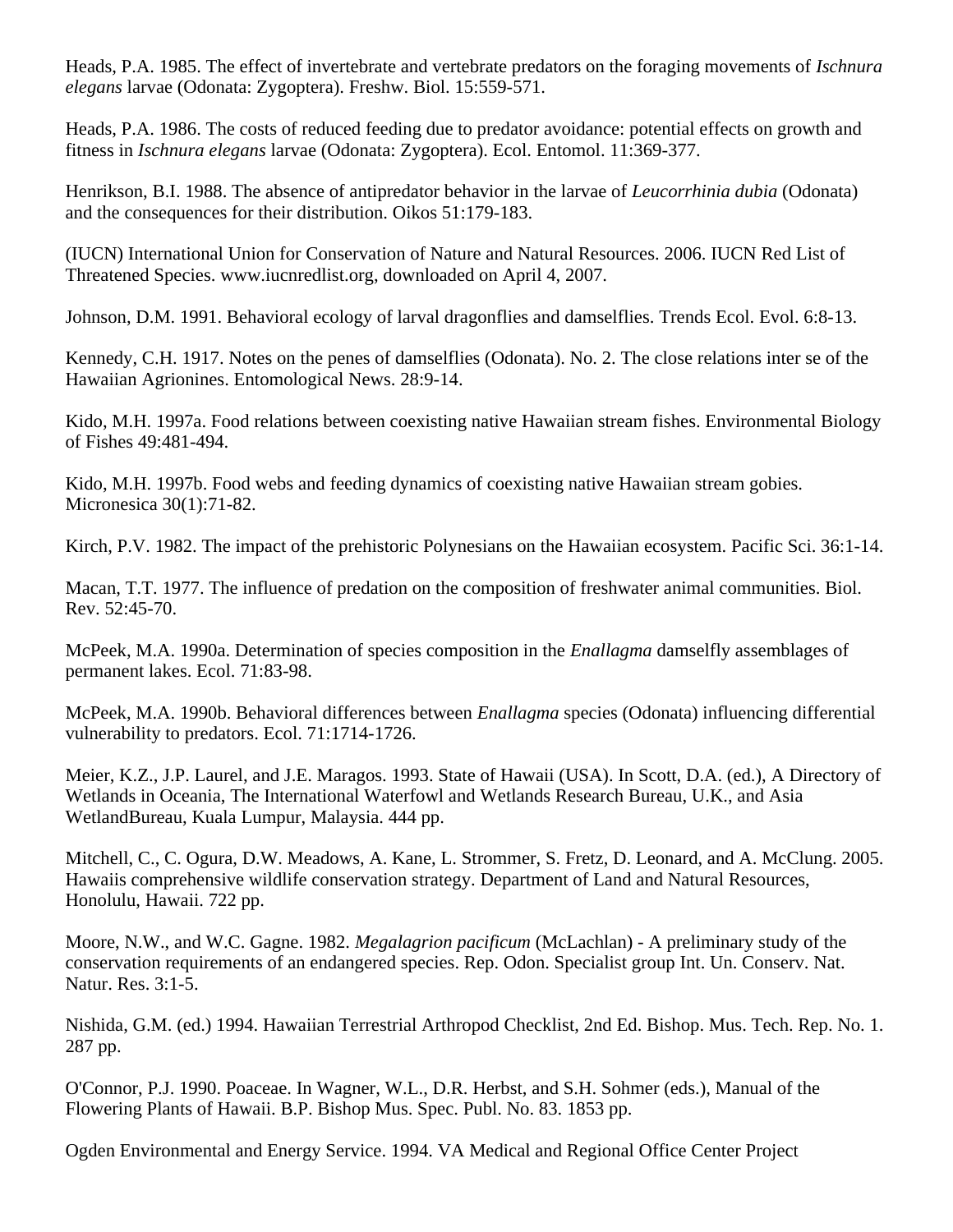Conceptual Mitigation Plan for Impacts on the Orange-black damselfly Population at Tripler Army Medical Center. 16 pp.

Parrish, J.D., J.A. Maciolek, A.S. Timbol, C.B. Hathaway, and S.E. Norton. 1984. Status of stream channel modification in Hawaii and its effects on native aquatic fauna. Pp. 83-84. Proc. 5th Conference in Natural Sciences, Hawaii, Volcanoes National Park. Coop. Natl. Park. Res. Stud. Unit, Univ. Hawaii.

Perkins, R.C.L. 1913. Introduction to Fauna Hawaiiensis, Vol. 1:xv-ccxxvii. D. Sharp (ed.), Cambridge Univ. Press, Cambridge.

Polhemus, D.A. 1993. Conservation of aquatic insects: Worldwide crisis or localized threats? Amer. Zool. 33:588-598.

Polhemus, D.A. 1995. New Heteroptera and Odonata (Insecta) records and range extensions in the Hawaiian Islands. Bishop Mus. Occas. Pap. 42:42-43.

Polhemus, D.A., H. Oppenheimer, F. Starr, and K. Martz. 1999. Notable rediscoveries of *Megalagrion* species on Maui (Odonata: Coenagrionidae). Bishop Museum Occasional Papers 59:27-29.

Preston, D.J., R. A. Englund, and M.K.K. McShane. 2005. Translocation and monitoring efforts to establish a second population of one of the rarest damselflies on Oahu, Hawaii *Megalagrion xanthomelas* (Zygoptera: Coenagrionidae. Hawaii Biological Survey, Bishop Museum. Hawaii Stream Symposium 2005, Hilo, HI. 24 pp.

Selys-Longchamps, E. 1876. Synopsis des Agrionines, 5me Legion: Agrion. Bull. Acad. Royal Belgique, (II) 41 (2,3): 1-282. As referenced in Zimmerman, E.C. 1948. Insects of Hawaii, Vol. 2. Apterygota-Thysanoptera. University of Hawaii Press, Honolulu.

Smith, C.W. 1985. Impact of non-native plants on Hawaii's native biota. In Stone, C.P., and J.M. Scott (eds.), Hawaii's Terrestrial Ecosystems: Preservation and Management. Coop. National Park Resource. Study Unit, Univ. Hawaii, Honolulu.

Staples, G.W., and R.H. Cowie (eds.) 2001. Hawaiis Invasive Species. Mutual Publishing and Bishop Museum Press. Honolulu, HI. 111 pp.

Stearns, H.T. 1985. Geology of the State of Hawaii. 2nd ed. Pacific Books, Palo Alto, California.

Stearns, H.T., and K.N. Vaksvik. 1935. Geology and ground-water resources of the island of Oahu, Hawaii. Bulletin 1 of the Division of Hydrography, Territory of Hawaii.

Stone, C.P. 1989. Hawaii's wetlands, streams, fishponds, and pools. In Stone. C.P., and D.B. Stone (eds.), Conservation Biology in Hawaii. Coop. Natl. Park Resource. Study Unit, Univ. Hawaii, Honolulu. Pp. 125-136.

Summers, C.C. 1964. Hawaiian Fishponds. B.P. Bish. Mus. Spec. Publ. 52.

Takasaki, K.I., G.T. Hirashima, and E.R. Lubke. 1969. Water Resources of Windward Oahu, Hawaii. U.S. Geological Survey Water Supply Paper No. 1894:1-119. U.S. Gov. Printing Office, Washington, D.C.

Van Dine, D.L. 1907. The introduction of top-minnows (natural enemies of mosquitoes) into the Hawaiian Islands. Haw. Agr. Exp. St. Press Bull. 20:1-10.

Williams, F.X. 1936. Biological studies in Hawaiian water-loving insects. Part 1. Coleptera or beetles. Part 2.